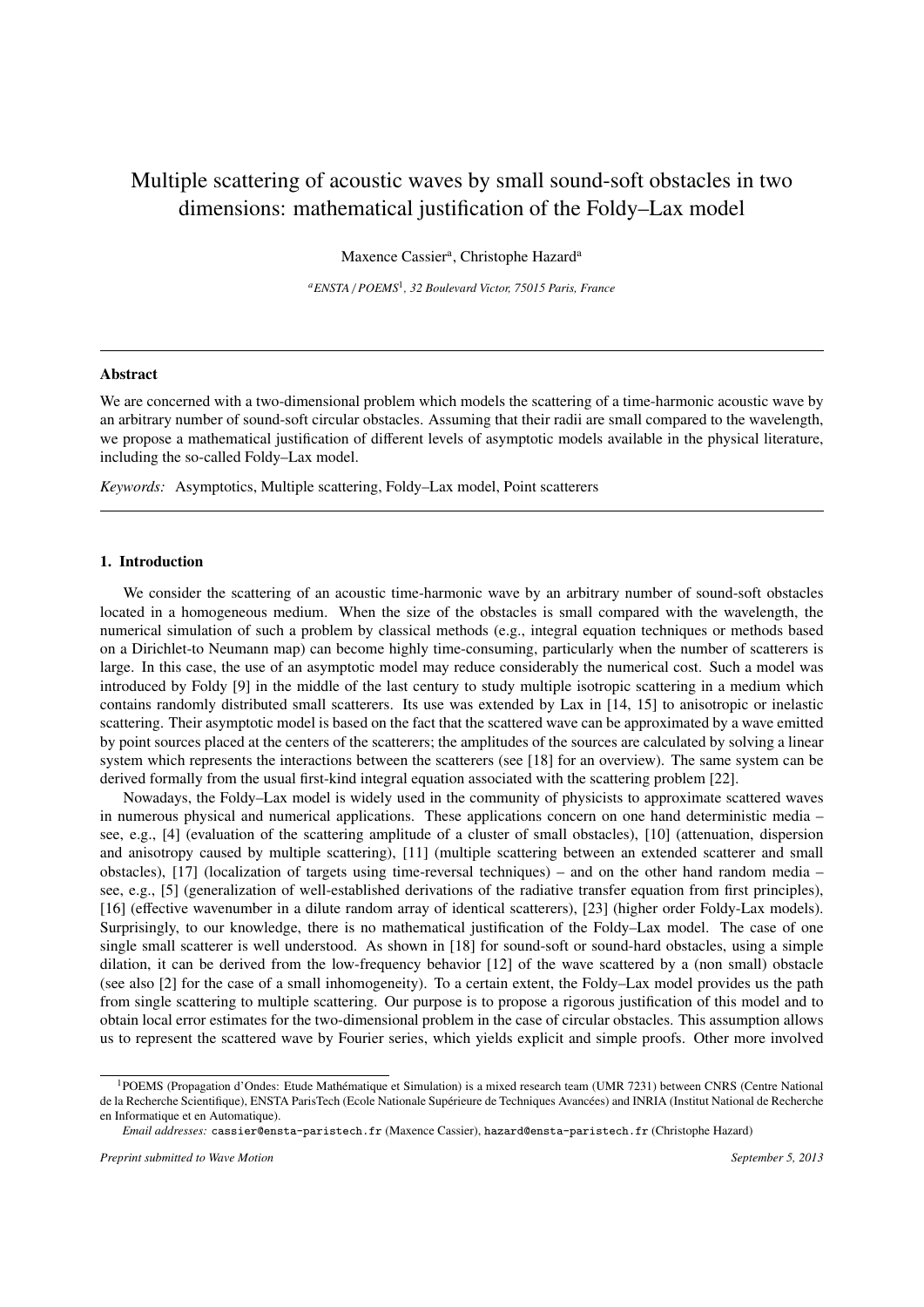techniques (based on matched asymptotic expansions or multiple scale methods) have been developed in a slightly different context and could probably be adapted to our problem for non circular obstacles. For instance, the Laplace equation in a bounded domain with small inclusions (with Dirichlet boundary conditions) is dealt with in [19, 21] for the two-dimensional case and [20] for three-dimensional case. Note that in [20], the authors consider two-scale asymptotic expansions by assuming that the size of the obstacles as well as the distance between them are both small parameters. We also refer to [7] which studies the case of a Neumann boundary condition on two small and close obstacles for the Laplace equation.

The paper is organized as follows. In section 2, we show the equations of our scattering problem and follow a physical point of view to introduce different levels of asymptotic models including the Foldy–Lax model. We end this section with the statement of the main result of this paper, which concerns local error estimates between the exact solution and its different levels of approximation. In section 3, we adopt an asymptotic point of view: starting from a representation of the exact solution by means of Fourier series, we derive in a formal way the same asymptotic models. This approach is well adapted to the mathematical justification of the asymptotic models, which is the subject of section 4. For the sake of clarity, some general properties and technical lemmas used in the latter section are collected in section 5. We conclude in section 6 by some comments about the possible generalizations of the work proposed in the present paper.

#### 2. A physical point of view

We are concerned with a two-dimensional problem which models the scattering of a given time-harmonic acoustic wave of circular frequency  $\omega$  by a family of *P* disjoint small circular sound-soft obstacles  $O_1^{\varepsilon}, \ldots, O_p^{\varepsilon}$  located in a<br>homogeneous medium filling the whole plane  $\mathbb{R}^2$ . We denote by second-their respect homogeneous medium filling the whole plane  $\mathbb{R}^2$ . We denote by  $s_1, \ldots, s_p$  their respective centers and  $r_1^e, \ldots, r_p^e$  their respective radii. For the sake of simplicity, we consider non-dimensional equations, which amounts to choosing a constant celerity  $c = 1$  in the propagative medium. We suppose that the radii of the obstacles are small compared to the wavelength  $2\pi/\omega$  and are all of the same order of magnitude represented by a small positive parameter  $\varepsilon$ , i.e.,

$$
\omega r_p^{\varepsilon} = O(\varepsilon) \quad \text{for } p = 1, \dots, P. \tag{1}
$$

Let *w* be a given incident field, solution to

$$
\Delta w + \omega^2 w = 0 \quad \text{in } \mathbb{R}^2. \tag{2}
$$

The associated scattered field  $u^{\varepsilon}$  is the solution to

$$
\Delta u^{\varepsilon} + \omega^2 u^{\varepsilon} = 0 \quad \text{in } \mathbb{R}^2 \setminus \bigcup_{p=1}^P \overline{O_p^{\varepsilon}},\tag{3}
$$

$$
u^{\varepsilon} = -w \quad \text{on } \bigcup_{p=1}^{P} \partial O_p^{\varepsilon},\tag{4}
$$

which satisfies the usual Sommerfeld radiation condition

$$
\frac{\partial u^{\varepsilon}}{\partial |x|} - i\omega u^{\varepsilon} = O(|x|^{-3/2}) \quad \text{as } |x| \to \infty.
$$
 (5)

In order to approximate the solution to the above system of equations, we define below a family of asymptotic models which are based on the fact that in the case of one single small scatterer  $(P = 1)$ , the scattered field is similar to the field emitted by a point source. More precisely, *u*<sup>ε</sup> can be approximated (see [18]) by

$$
u^{\varepsilon}(x) \approx \sigma_1^{\varepsilon} w(s_1) G(x-s_1),
$$

where  $G(x) = H_0^{(1)}$ <sup>(1)</sup> ( $\omega |x|$ ) /4*i* is the outgoing Green's function of the Helmholtz equation ( $H_0^{(1)}$ ) and order 0, see [1]) and  $\sigma^{\epsilon}$  is the reflection coefficient of the scatterer wh  $_0^{(1)}$  is the Hankel function of the first kind and order 0, see [1]) and  $\sigma_f^e$  is the reflection coefficient of the scatterer, which is given by  $\sigma_f^e :=$ <br> $Ai(H^{(1)}(x\vec{r})$  for a simular absteads. Indeed it is readily seen that the above function exti  $-4i/H_0^{(1)}$ <br>as the bo ( $\mu_0^{(1)}(\omega r_1^e)$ ) for a circular obstacle. Indeed it is readily seen that the above function satisfies (3) and (5), as well<br>boundary condition  $\mu^e = -\mu(s_1)$  on  $\partial O^e$ , which actually approximates (4) since  $\nu(x) = \nu(s_$ as the boundary condition  $u^{\varepsilon} = -w(s_1)$  on  $\partial O_1^{\varepsilon}$ , which actually approximates (4) since  $w(x) - w(s_1) = O(\varepsilon)$  for all  $x \in \partial O_1^{\varepsilon}$  by virtue of our assumption (1)  $x \in \partial O_1^{\varepsilon}$  by virtue of our assumption (1).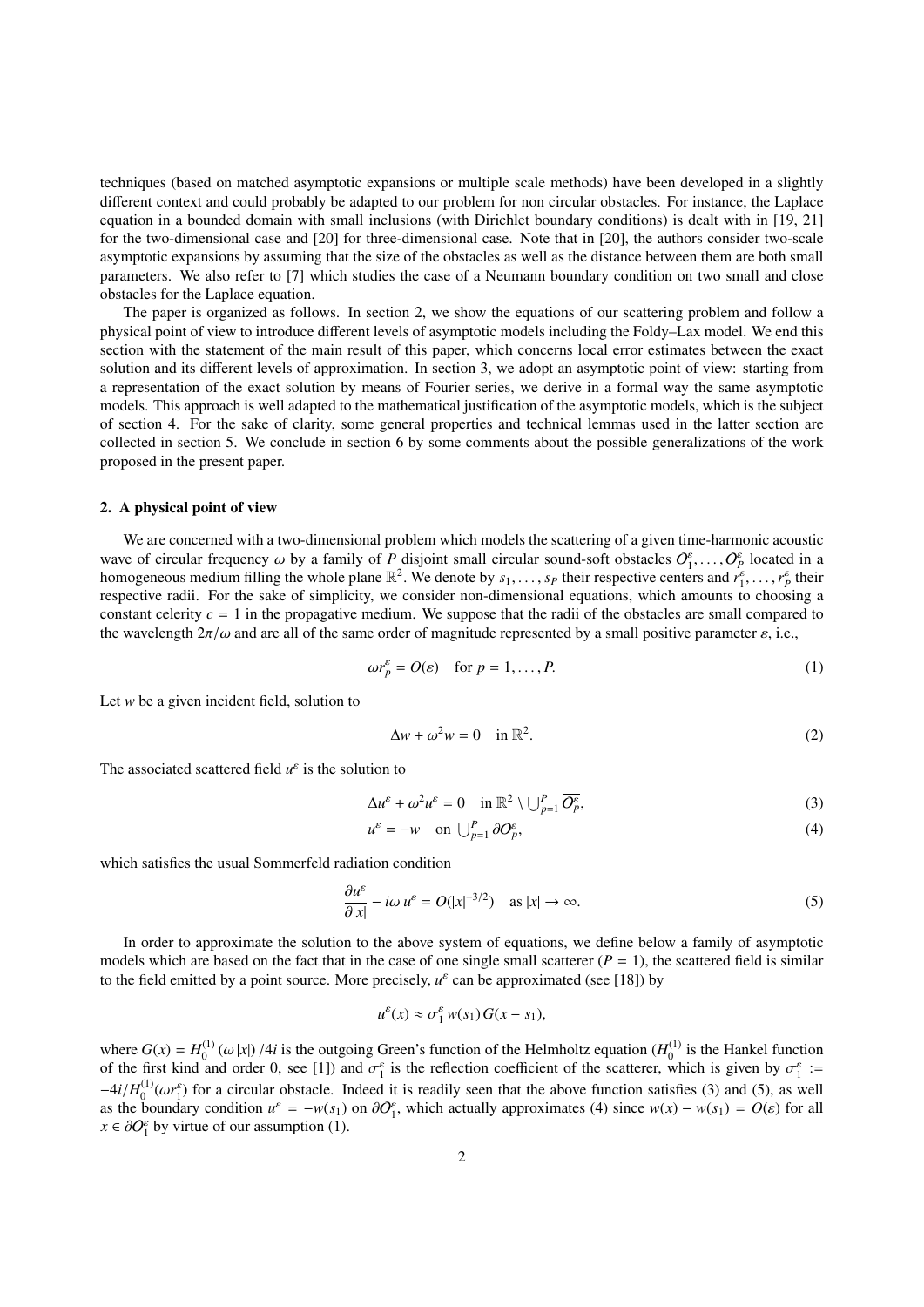For several obstacles (*P* > 1), we can consider different levels of approximation  $u^{\varepsilon,0}, u^{\varepsilon,1}, \ldots, u^{\varepsilon,\infty}$  of  $u^{\varepsilon}$  which consist in superpositions of the form

$$
u^{\varepsilon,k}(x) := \sum_{p=1}^P \sigma_p^{\varepsilon} w_p^{\varepsilon,k} G(x - s_p) \quad \text{where } \sigma_p^{\varepsilon} := -4i/H_0^{(1)}(\omega r_p^{\varepsilon})
$$
 (6)

and  $w_p^{\varepsilon,k}$  represents different approximations of an "exciting field" on the *p*-th scatterer. In the simplest model ( $k = 0$ ), we choose

$$
w_p^{\varepsilon,0} := w(s_p) \quad \text{for } p = 1,\ldots,P,
$$

which amounts to the well-known Born approximation [17] where the interactions between the obstacles are neglected, since in this case,  $u^{\varepsilon,0}$  is nothing but a superposition of single scattering approximations. The case  $k = \infty$  corresponds to the so-called Foldy–Lax model [9, 14, 15], which takes into account these interactions. In this case, the exciting field for one given obstacle is the superposition of the incident field and the waves scattered by all the other obstacles, i.e.,

$$
w_p^{\varepsilon,\infty} := w(s_p) + \sum_{q \neq p} \sigma_q^{\varepsilon} w_q^{\varepsilon,\infty} G(s_p - s_q) \quad \text{for } p = 1, \dots, P. \tag{7}
$$

If we denote by  $W^{\varepsilon,\infty}$  and W the vectors of  $\mathbb{C}^P$  with components  $w_p^{\varepsilon,\infty}$  and  $w(s_p)$  respectively, this coupling between the exciting fields can be written equivalently as

$$
(\mathbb{I} + \mathbb{M}^{\varepsilon}) W^{\varepsilon, \infty} = W,\tag{8}
$$

where  $\mathbb{M}^{\varepsilon}$  is the  $P \times P$  matrix defined by

$$
\mathbb{M}_{pq}^{\varepsilon} := -\sigma_q^{\varepsilon} G(s_p - s_q) \text{ if } q \neq p \text{ and } \mathbb{M}_{pp}^{\varepsilon} := 0.
$$

Between the cases  $k = 0$  and  $k = \infty$ , one can consider intermediate models which take into account the successive reflections between the scatterers. Indeed, instead of (7), the exciting field is defined recursively by

$$
w_p^{\varepsilon,k+1} := w(s_p) + \sum_{q \neq p} \sigma_q^{\varepsilon} w_q^{\varepsilon,k} G(s_p - s_q) \quad \text{for } p = 1, \dots, P.
$$

It is readily seen that this relation amounts to approximating the inverse of operator  $\mathbb{I} + \mathbb{M}^{\varepsilon}$  involved in (8) by a truncated Neumann series, so that we can summarize these different models by the formula

$$
W^{\varepsilon,k} := \sum_{\ell=0}^k (-\mathbb{M}^{\varepsilon})^{\ell} W \quad \text{for } k = 0, 1, \dots, \infty.
$$
 (9)

The aim of this paper is to prove the following error estimates between the solution  $u^{\varepsilon}$  of our initial problem (3)–(5) and the different levels of approximations  $u^{\varepsilon,k}$  given by (6) and (9).

**Theorem 1.** For every compact subset K of  $\mathbb{R}^2 \setminus \bigcup_{p=1}^P \{s_p\}$  and every  $s \ge 0$ , there exists a constant  $C_{K,s} > 0$  independent of  $s$  such that for  $s$  small enough *independent of* ε *such that for* ε *small enough,*

$$
\|u^{\varepsilon} - u^{\varepsilon,k}\|_{H^{s}(K)} \leq \begin{cases} \left|\frac{C_{K,s}}{\log \varepsilon}\right|^{k+2} & \text{if } k \in \mathbb{N},\\ C_{K,s} & \text{if } k = \infty, \end{cases}
$$

where  $||\cdot||_{H^s(K)}$  denotes the norm of the usual Sobolev space  $H^s(K)$ .

This result tells us that for the Foldy–Lax model ( $k = \infty$ ), the magnitude of the approximation error is the same as for the single scattering problem (see, e.g. [18]), whereas for the intermediate models ( $k \in \mathbb{N}$ ), it corresponds to the first neglected reflections between the scatterers, that is, the reflections of order  $k + 1$ . For instance, if  $k = 1$ , the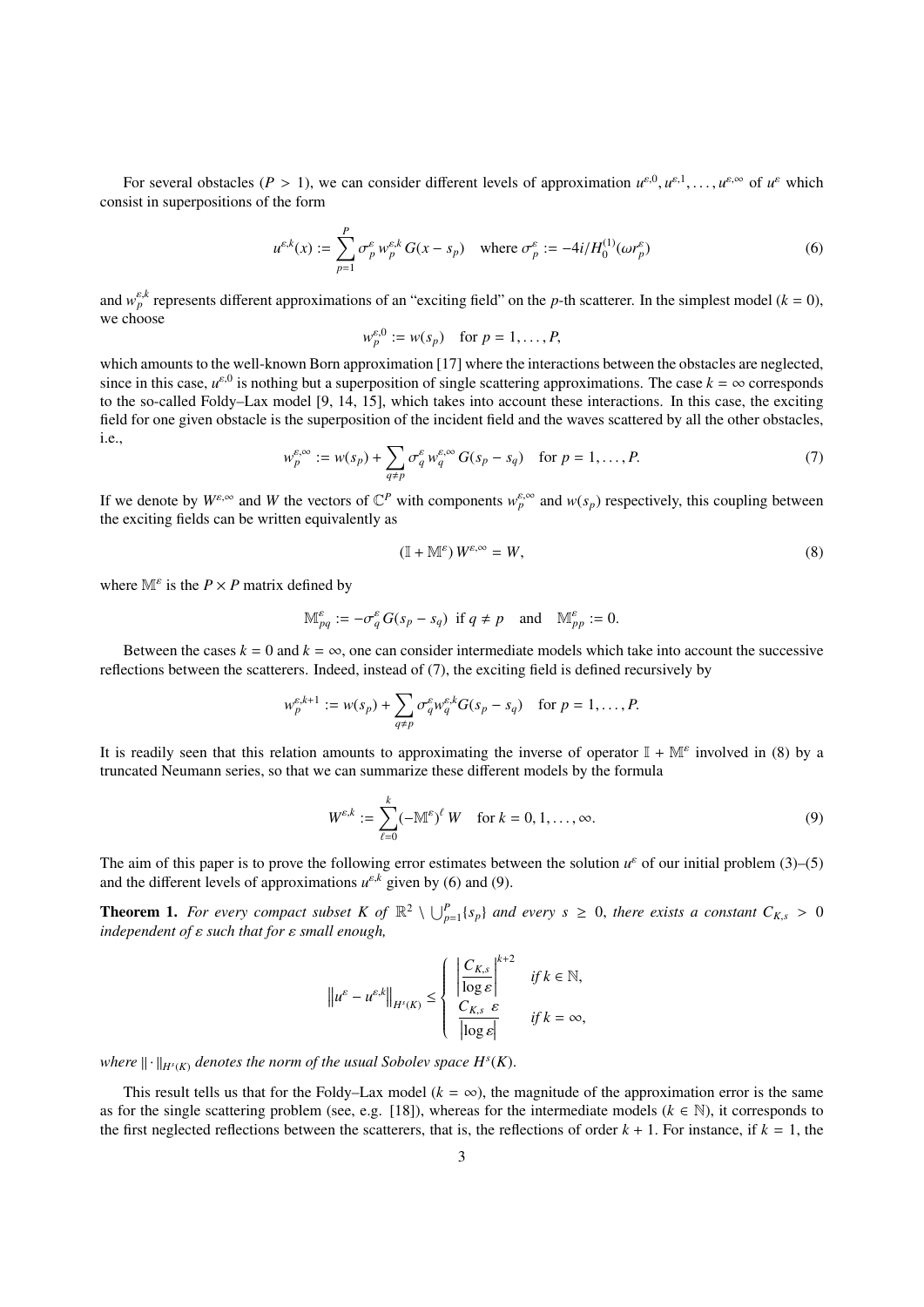wave scattered by one of the scatterer is  $O((\log \epsilon)^{-1})$  so that the first reflections of this wave by the other scatterers<br>are  $O((\log \epsilon)^{-2})$  and the magnitude of the approximation error is  $O((\log \epsilon)^{-3})$  which corresponds to are  $O((\log \epsilon)^{-2})$  and the magnitude of the approximation error is  $O((\log \epsilon)^{-3})$  which corresponds to second-order<br>reflections. However it is important to notice that the constant  $C_{\kappa}$  involved in these estimates depends reflections. However it is important to notice that the constant  $C_{K,s}$  involved in these estimates depends on the layout of the scatterers. In particular,  $C_{K,s}$  is likely to be an increasing function of the scatterer density. For a high density,  $C_{K,s}$  move be always which means that the Foldy. Let approximation will be valid for your em  $C_{K,s}$  may be large, which means that the Foldy–Lax approximation will be valid for very small scatterers. To a certain extent, the above theorem only tells us that the Foldy–Lax model becomes efficient for small enough scatterers, but it does not give us a quantitative interpretation of the expression "small enough". Unfortunately, we did not find a quantitative estimate of the  $C_{K,s}$  parameter with respect to the layout of the scatterers. This is a challenging but open question. Maybe the two-scale approach developed in [20] in a different context could be used for our problem.

# 3. An asymptotic point of view

In this section, we revisit the asymptotic models defined by (6) and (9) by a more rigorous approach which will allow us to prove Theorem 1 in section 4. The idea is to rewrite the initial problem  $(3)$ – $(5)$  in an equivalent form using standard tools for multiple scattering and Fourier series.

#### *3.1. Rewriting the scattering problem*

In a first step, we consider a representation of  $u^{\varepsilon}$  which transforms our *multiple scattering* problem into a family of *P* coupled *single scattering* problems. This representation consists in splitting  $u^{\varepsilon}$  as follows (see [6]):

$$
u^{\varepsilon} = \sum_{p=1}^{P} u_p^{\varepsilon},\tag{10}
$$

where  $u_1^{\varepsilon}, u_2^{\varepsilon}, \dots, u_p^{\varepsilon}$  are the outgoing (in the sense of (5)) solutions to

$$
\Delta u_p^{\varepsilon} + \omega^2 u_p^{\varepsilon} = 0 \quad \text{in } \mathbb{R}^2 \setminus \overline{O_p^{\varepsilon}},\tag{11}
$$

$$
u_p^{\varepsilon} = -w - \sum_{q \neq p} u_q^{\varepsilon} \quad \text{on } \partial O_p^{\varepsilon}, \tag{12}
$$

for  $p = 1, \ldots, P$ . This representation of  $u^{\varepsilon}$  makes clear the notion of *exciting field* introduced in the previous section.<br>Indeed each function  $u^{\varepsilon}$  represents the wave scattered by the n-th obstacle illuminat Indeed each function  $u_p^{\varepsilon}$  represents the wave scattered by the *p*-th obstacle illuminated by the exciting field  $w+\sum_{q\neq p}u_q^{\varepsilon}$ 

The next step consists in taking advantage of the particular shape of the scatterers by using Fourier series expansions of the single scattering fields  $u_p^e$ . We briefly recall here the main results; all details can be found in [18]. We<br>causin  $\mathbb{P}^2$  with a Certasian coordinate system (O a a) and define for each  $n = 1$ , B the lo equip  $\mathbb{R}^2$  with a Cartesian coordinate system  $(O, e_1, e_2)$  and define for each  $p = 1, \ldots, P$  the local polar coordinates by  $(O, \theta)$  where  $O$   $\mathbb{R}^2$  and  $\theta$   $\in$   $[0, 2\pi)$  is the angle between  $e_1$  and  $x = s$ . by (ρ*<sup>p</sup>*, θ*<sup>p</sup>*) where <sup>ρ</sup>*<sup>p</sup>* :<sup>=</sup> <sup>|</sup>*<sup>x</sup>* <sup>−</sup> *<sup>s</sup>p*<sup>|</sup> and <sup>θ</sup>*<sup>p</sup>* <sup>∈</sup> [0, <sup>2</sup>π) is the angle between *<sup>e</sup>*<sup>1</sup> and *<sup>x</sup>* <sup>−</sup> *<sup>s</sup><sup>p</sup>*. We denote by *<sup>x</sup>*(ρ*<sup>p</sup>*, θ*<sup>p</sup>*) or simply  $(\rho_p, \theta_p)$  (if there is no ambiguity) a point of  $\mathbb{R}^2$  defined by its local polar coordinates, so that a function of *x* can be considered equivalently as a function of  $(\rho, \theta)$  without change of notation considered equivalently as a function of  $(\rho_p, \theta_p)$  without change of notation.

As  $u_p^{\varepsilon}$  is an outgoing solution to the homogeneous Helmholtz equation outside  $O_p^{\varepsilon}$ , it has a modal decomposition on the Hankel functions  $H_m^{(1)}$  (see [1]):

$$
u_p^{\varepsilon}(x) = \sum_{m \in \mathbb{Z}} \frac{c_{p,m}^{\varepsilon}}{H_m^{(1)}(\omega r_p^{\varepsilon})} \mathcal{H}_{p,m}(x) \text{ for all } x \in \mathbb{R}^2 \setminus \overline{O_p^{\varepsilon}} \text{ where } c_{p,m}^{\varepsilon} := \frac{1}{2\pi} \int_0^{2\pi} u_p^{\varepsilon}(r_p^{\varepsilon}, \theta_p) e^{-im\theta_p} d\theta_p \qquad (13)
$$

is the *m*-th Fourier coefficient of  $u_p^{\varepsilon}(r_p^{\varepsilon}, \cdot)$  and  $\mathcal{H}_{p,m}(x)$  denotes the local outgoing cylindrical wave-functions associated with the *n*-th scatterer defined by with the *p*-th scatterer defined by

$$
\mathcal{H}_{p,m}(x) := H_m^{(1)}(\omega \rho_p) e^{im\theta_p} \quad \text{for } x \neq s_p.
$$

Similarly, *w* is a solution to the homogeneous Helmholtz equation (2), thus it has an analogous modal decomposition on the Bessel functions  $J_m$  [1]. We shall use such a decomposition by choosing  $r_0 > 0$  such that  $\omega r_0$  is smaller than the smallest zero of *J*<sub>0</sub> (which ensures that  $J_m(\omega r_0) \neq 0$  for all  $m \in \mathbb{Z}$ ). Then we have

$$
w(x) = \sum_{m \in \mathbb{Z}} \frac{d_{p,m}}{J_m(\omega r_0)} J_m(\omega \rho_p) e^{im\theta_p} \text{ for all } x \in \mathbb{R}^2 \quad \text{where} \quad d_{p,m} := \frac{1}{2\pi} \int_0^{2\pi} w(r_0, \theta_p) e^{-im\theta_p} d\theta_p \tag{14}
$$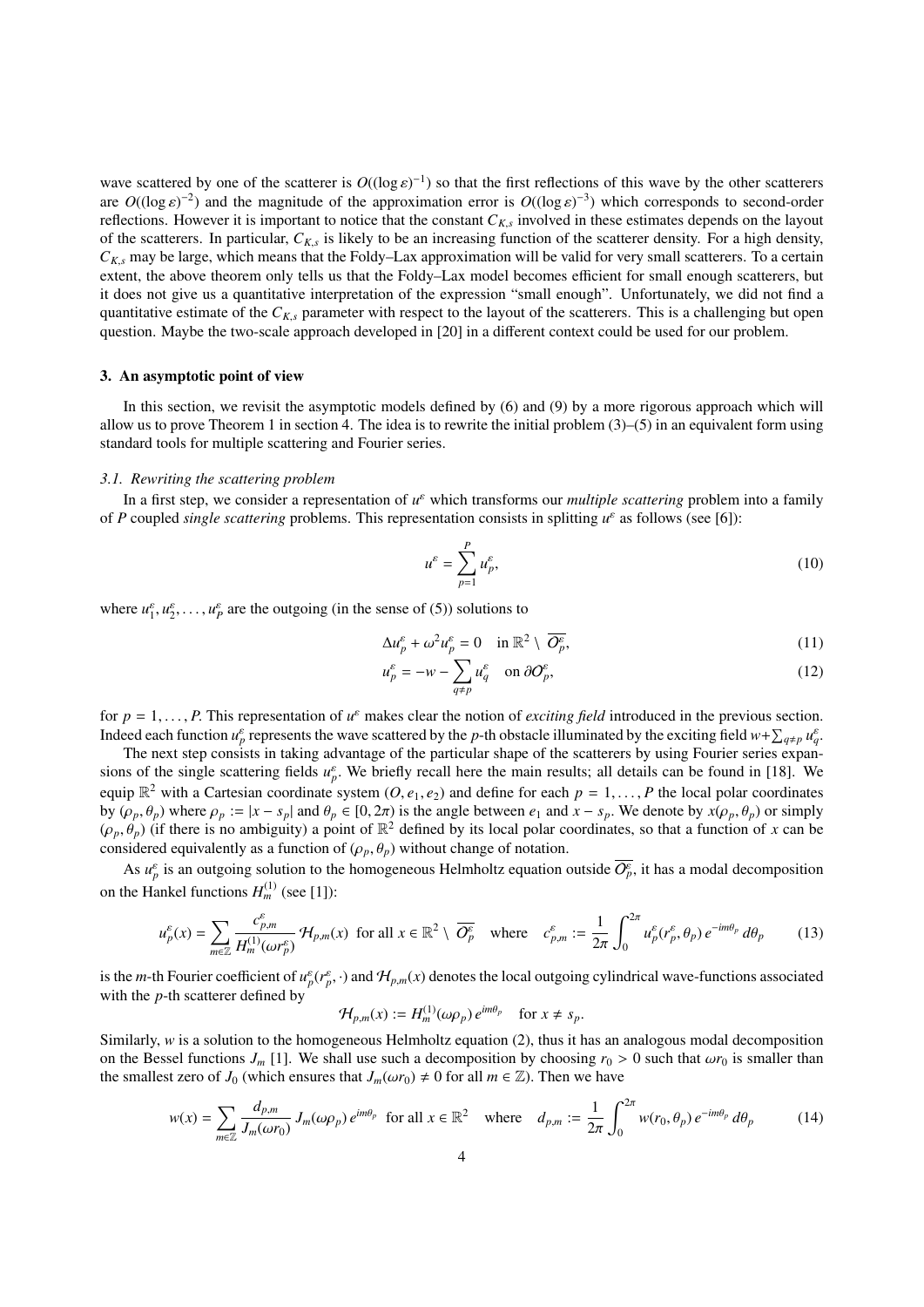is the *m*-th Fourier coefficient of  $w(r_0, \cdot)$ .

The idea is to use the Fourier coefficients  $c_{p,m}^{\varepsilon}$  as new unknowns, more precisely to express the coupling boundary<br>dition (12) by means of the above decompositions (13) and (14) which vields the relation between condition (12) by means of the above decompositions (13) and (14), which yields the relation between  $c_{p,m}^{\varepsilon}$  and the Eurier coefficients  $d_{\varepsilon}$  of the incident field. Thanks to the Graf's addition formula [1] Fourier coefficients  $d_{p,m}$  of the incident field. Thanks to the Graf's addition formula [1]

$$
\mathcal{H}_{q,m}(x) = \sum_{n \in \mathbb{Z}} \mathcal{H}_{q,m-n}(s_p) J_n(\omega \rho_p) e^{in\theta_p} \quad \text{for } p \neq q \text{ and } \rho_p < |s_p - s_q|,\tag{15}
$$

condition (12) becomes

$$
\sum_{m\in\mathbb{Z}}c_{p,m}^{\varepsilon}e^{im\theta_p} + \sum_{q\neq p}\sum_{m\in\mathbb{Z}}\frac{c_{q,m}^{\varepsilon}}{H_m^{(1)}(\omega r_q^{\varepsilon})}\sum_{n\in\mathbb{Z}}\mathcal{H}_{q,m-n}(s_p)J_n(\omega r_p^{\varepsilon})e^{in\theta_p} = -\sum_{m\in\mathbb{Z}}\frac{d_{p,m}}{J_m(\omega r_0)}J_m(\omega r_p^{\varepsilon})e^{im\theta_p},\tag{16}
$$

for all  $\theta_p \in [0, 2\pi)$ . Interchanging the order of summation in the second term of the left-hand side (which will be justified in the next section, see Remark 3) and using the fact that a Fourier series vanishes for all  $\theta_p \in [0, 2\pi)$  if and only if all the Fourier coefficients vanish, this equation writes equivalently as

$$
c_{p,m}^{\varepsilon} + J_m(\omega r_p^{\varepsilon}) \sum_{q \neq p} \sum_{n \in \mathbb{Z}} \frac{\mathcal{H}_{q,n-m}(s_p)}{H_n^{(1)}(\omega r_q^{\varepsilon})} c_{q,n}^{\varepsilon} = -\frac{J_m(\omega r_p^{\varepsilon})}{J_m(\omega r_0)} d_{p,m} \quad \text{for all } m \in \mathbb{Z},
$$

which can be expressed in a more concise form as

$$
(\mathbb{I} + \mathbb{K}^{\varepsilon}) c^{\varepsilon} = f^{\varepsilon}, \tag{17}
$$

where  $c^{\varepsilon}$  is the vector  $(c^{\varepsilon}_1, \ldots, c^{\varepsilon}_p)^\top$  whose components  $c^{\varepsilon}_p$  are the sequences of Fourier coefficients  $(c^{\varepsilon}_{p,m})_{m\in\mathbb{Z}}$ . Moreover  $\mathbb{K}^{\varepsilon}$  can be defined in matrix form by

$$
\mathbb{K}^{\varepsilon} := \left(\begin{array}{cccc} 0 & \mathbb{K}^{\varepsilon}_{12} & \cdots & \mathbb{K}^{\varepsilon}_{1P} \\ \mathbb{K}^{\varepsilon}_{21} & 0 & \cdots & \mathbb{K}^{\varepsilon}_{2P} \\ \vdots & \cdots & \ddots & \vdots \\ \mathbb{K}^{\varepsilon}_{P1} & \mathbb{K}^{\varepsilon}_{P2} & \cdots & 0 \end{array}\right)
$$

where each term  $\mathbb{K}_{pq}^{\varepsilon}$ , for  $p \neq q$ , is an operator which represents the action of the *q*-th obstacle on the *p*-th obstacle, defined by defined by

$$
\mathbb{K}^{\varepsilon}_{pq} c_q := \left( \sum_{n \in \mathbb{Z}} \mathbb{K}^{\varepsilon}_{pq, mn} c_{q, n} \right)_{m \in \mathbb{Z}} \quad \text{where} \quad \mathbb{K}^{\varepsilon}_{pq, mn} := \frac{\mathcal{H}_{q, n-m}(s_p) J_m(\omega r_p^{\varepsilon})}{H_n^{(1)}(\omega r_q^{\varepsilon})}
$$

Finally the right-hand side  $f^{\varepsilon}$  of (17) is the vector  $(f^{\varepsilon}_1, ..., f^{\varepsilon}_p)^\top$  whose components  $f^{\varepsilon}_p$  are the sequences

$$
f_p^{\varepsilon} = \left(f_{p,m}^{\varepsilon}\right)_{m\in\mathbb{Z}} := -\left(\frac{J_m(\omega r_p^{\varepsilon})}{J_m(\omega r_0)} d_{p,m}\right)_{m\in\mathbb{Z}}
$$

Note that  $f_p^{\varepsilon}$  is the sequence of Fourier coefficients of  $-w(r_p^{\varepsilon}, \cdot)$ . Indeed from (14), we have

$$
-w(r_p^{\varepsilon}, \theta_p) = \sum_{m \in \mathbb{Z}} f_{p,m}^{\varepsilon} e^{im\theta_p}.
$$
 (18)

Thanks to (13) and (14), the linear equation (17) is clearly equivalent to the family of *P* coupled problems (11)–  $(12)$ , hence also to our initial problem  $(3)$ – $(5)$ . It provides us a numerical strategy for multiple scattering (see [3] for a detailed analysis). Here we shall use this equivalent formulation to derive the asymptotic models exhibited in section 2 and to prove Theorem 1.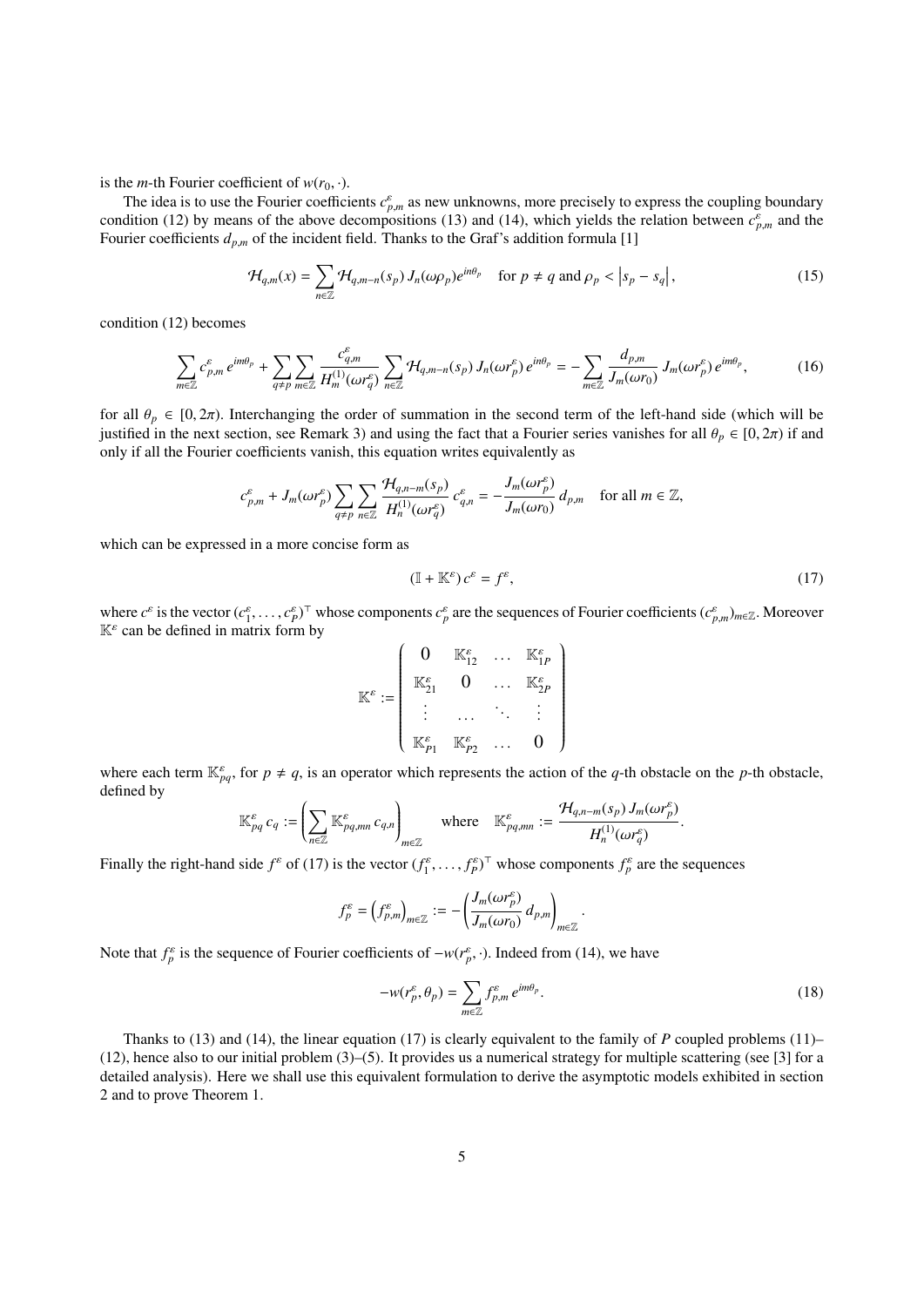#### *3.2. Asymptotic models*

Using the asymptotic behavior (28) of Bessel and Hankel functions for small arguments and the fact that  $w(s_p)$  =  $d_{p,0}/J_0(\omega r_0)$  (which follows from (14)), it is easy to see that for  $p \neq q$ ,

$$
\mathbb{K}^{\varepsilon}_{pq,mn} = \begin{cases} \frac{\mathcal{H}_{q,0}(s_p)}{H_0^{(1)}(\omega r_q^{\varepsilon})} + O\left(\frac{\varepsilon^2}{\log \varepsilon}\right) = O\left(\frac{1}{\log \varepsilon}\right) & \text{if } (m,m) = (0,0), \\ O(\varepsilon) & \text{else,} \end{cases}
$$

and

$$
f_{p,m}^{\varepsilon} = \begin{cases} -w(s_p) + O(\varepsilon^2) & \text{if } m = 0, \\ O(\varepsilon) & \text{else.} \end{cases}
$$

So the dominant coefficients of  $\mathbb{K}_{pq}^{\varepsilon}$  and  $f_p^{\varepsilon}$  are reached respectively for  $(m, n) = (0, 0)$  and  $m = 0$ . As a consequence, a formal approximation of order  $\varepsilon$  of (17) is given by

$$
(\mathbb{I} + \widetilde{\mathbb{K}}^{\varepsilon}) c^{\varepsilon} = f^0,\tag{19}
$$

where  $\widetilde{\mathbb{K}}^{\varepsilon}$  and  $f^0$  are defined as  $\mathbb{K}^{\varepsilon}$  and  $f^{\varepsilon}$  by replacing  $\mathbb{K}^{\varepsilon}_{pq,mn}$  and  $f^{\varepsilon}_{p,m}$  by

$$
\widetilde{\mathbb{K}}^{\varepsilon}_{pq,mn} := \delta_{m,0} \, \delta_{n,0} \, \frac{\mathcal{H}_{q,0}(s_p)}{H_0^{(1)}(\omega r_q^{\varepsilon})} \quad \text{and} \quad f_{p,m}^0 := -\delta_{m,0} \, w(s_p) = -\delta_{m,0} \, \frac{1}{J_0(\omega r_0)} \, d_{p,0}.
$$

The above approximate system (19) is equivalent to the Foldy–Lax model (8). Indeed, following the notations introduced in section 2, let  $c^{\varepsilon,k}$ , for  $k \in \mathbb{N}$ , denote the approximation of the solution to (19) obtained by a truncated Neumann series of the inverse of  $\mathbb{I} + \widetilde{\mathbb{K}}^{\varepsilon}$  and  $c^{\varepsilon,\infty}$  the exact solu Neumann series of the inverse of  $\mathbb{I} + \widetilde{\mathbb{K}}^{\varepsilon}$ , and  $c^{\varepsilon, \infty}$ , the exact solution, i.e.,

$$
c^{\varepsilon,k} := \sum_{\ell=0}^k (-\widetilde{\mathbb{K}}^{\varepsilon})^\ell f^0 \quad \text{for } k = 0, 1, \dots, \infty,
$$

which shows in particular that  $c_{p,m}^{\varepsilon,k} = 0$  for all p and  $m \neq 0$  in view of the above definition of  $\widetilde{\mathbb{K}}^{\varepsilon}$  and  $f^0$ . The acoustic field associated with these Fourier coefficients by (13) is then given

$$
u^{\varepsilon,k}(x) := \sum_{p=1}^{P} \frac{c_{p,0}^{\varepsilon,k}}{H_0^{(1)}(\omega r_p^{\varepsilon})} H_0^{(1)}(\omega | x - s_p|) \quad \text{for } k = 0, 1, ..., \infty.
$$
 (20)

This expression is nothing but the field (6) obtained by the physical approach, which is readily verified by noticing that  $\widetilde{\mathbb{K}}_{pq,00}^{\varepsilon} = \mathbb{M}_{pq}^{\varepsilon}$  and  $f_{p,0}^{0} = -W_p$  (thanks to the definitions of the reflection coefficients  $\sigma_p^{\varepsilon}$  and of the Green's function), thus  $c_{p,0}^{\varepsilon,k} = -W_p^{\varepsilon,k}$ .

#### 4. A mathematical point of view

#### *4.1. Functional framework*

As we shall see in the sequel, the natural function space for each component  $c_p^{\varepsilon}$  of the solution  $c^{\varepsilon}$  to (17) is  $\ell^2(\mathbb{Z})$ , is the Hilbert space composed of the socurrence  $a_p = (c_p)$ , such that  $\sum_{p=1}^{\infty}$ that is, the Hilbert space composed of the sequences  $c_p = (c_{p,m})_{m \in \mathbb{Z}}$  such that  $\sum_{m \in \mathbb{Z}} |c_{p,m}|^2 < \infty$ , equipped with the following inner product and associated norm: following inner product and associated norm:

$$
(c_p, c'_p)_{\ell^2(\mathbb{Z})} := \sum_{m \in \mathbb{Z}} c_{p,m} \overline{c'_{p,m}} \quad \text{and} \quad ||c_p||_{\ell^2(\mathbb{Z})} = \left\{ (c_p, c_p)_{\ell^2(\mathbb{Z})} \right\}^{1/2}.
$$

Moreover, for  $s > 0$ , we denote by  $h^{s}(\mathbb{Z})$  the subspace of  $\ell^{2}(\mathbb{Z})$  composed of the sequences  $c_{p} = (c_{p,m})_{m \in \mathbb{Z}}$  such that  $||c_p||_{h^s(\mathbb{Z})}^2 := \sum_{m \in \mathbb{Z}} (1 + m^2)^s |c_{p,m}|^2$  is finite.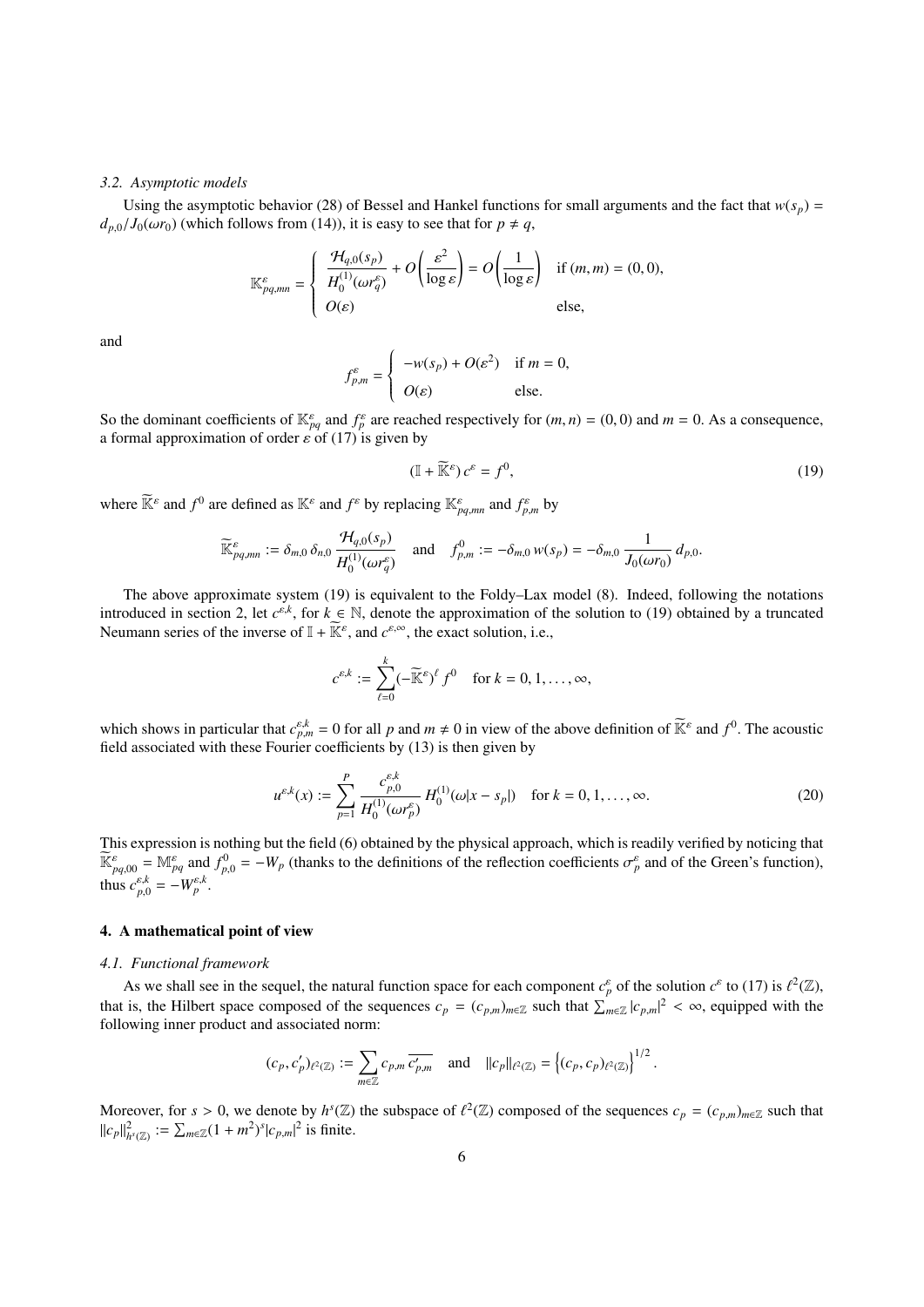# **Proposition 2.** On the assumption that the scatterers are disjoint,  $\mathbb{K}^{\varepsilon}$  is a compact operator in  $\ell^2(\mathbb{Z})^P$

*Proof.* Let us first prove that  $\mathbb{K}^{\varepsilon} \in \mathcal{L}(\ell^2(\mathbb{Z})^p)$ , i.e., that  $\mathbb{K}^{\varepsilon}$  is a bounded operator in  $\ell^2(\mathbb{Z})^p$ . It is enough to verify that each operator  $\mathbb{K}^{\varepsilon}$  is bounded in  $\ell^2(\mathbb{Z})$ . each operator  $\mathbb{K}_{pq}^{\varepsilon}$  is bounded in  $\ell^2(\mathbb{Z})$ . Instead of working with  $\mathbb{K}_{pq}^{\varepsilon}$ , we define its formal adjoint by

$$
\mathbb{L}_{qp}^{\varepsilon} c_p := \left( \sum_{n \in \mathbb{Z}} \mathbb{L}_{qp,mn}^{\varepsilon} c_{p,n} \right)_{m \in \mathbb{Z}} \quad \text{with} \quad \mathbb{L}_{qp,mn}^{\varepsilon} := \frac{\overline{\mathcal{H}_{q,m-n}(s_p) J_n(\omega r_p^{\varepsilon})}}{\overline{H_m^{(1)}(\omega r_q^{\varepsilon})}}.
$$

Let  $c_p \in \ell^2(\mathbb{Z})$  and  $m \in \mathbb{Z}$ . Using the Cauchy-Schwarz inequality, we have

$$
\left| \sum_{n \in \mathbb{Z}} \mathbb{L}^{\varepsilon}_{qp,mn} c_{p,n} \right|^2 \leq \frac{\sum_{n \in \mathbb{Z}} \left| \mathcal{H}_{q,m-n}(s_p) J_n(\omega r_p^{\varepsilon}) \right|^2}{\left| H_m^{(1)}(\omega r_q^{\varepsilon}) \right|^2} \, \left\| c_p \right\|_{\ell^2(\mathbb{Z})}^2. \tag{21}
$$

The main advantage of working with  $\mathbb{L}_{qp}^{\varepsilon}$  instead of  $\mathbb{K}_{pq}^{\varepsilon}$  lies in the observation that the sum in the right-hand side is nothing but the sum of the squared moduli of the Fourier coefficients which appear in the Graf's addition formula (15) for  $x = (r_p^{\varepsilon}, \theta_p)$ . Hence the Parseval identity yields

$$
\sum_{n\in\mathbb{Z}}\left|\mathcal{H}_{q,m-n}(s_p)J_n(\omega r_p^{\varepsilon})\right|^2=\left\|\mathcal{H}_{q,m}(r_p^{\varepsilon},\cdot)\right\|_{L^2(0,2\pi)}^2:=\frac{1}{2\pi}\int_0^{2\pi}\left|\mathcal{H}_{q,m}(r_p^{\varepsilon},\theta_p)\right|^2d\theta_p.
$$

Summing over  $m \in \mathbb{Z}$  in (21), we obtain

$$
\left\| \mathbb{L}_{qp}^{\varepsilon} c_p \right\|_{\ell^2(\mathbb{Z})}^2 \leq \left( \sum_{m \in \mathbb{Z}} \frac{\left\| \mathcal{H}_{q,m}(r_p^{\varepsilon}, \cdot) \right\|_{L^2(0,2\pi)}^2}{\left| H_m^{(1)}(\omega r_q^{\varepsilon}) \right|^2} \right) \left\| c_p \right\|_{\ell^2(\mathbb{Z})}^2. \tag{22}
$$

We prove in section 5 (see Lemma 8) that for disjoints obstacles, the series in the right-hand side is convergent, so  $\mathbb{L}_{qp}^{\varepsilon} \in \mathcal{L}(\ell^2(\mathbb{Z}))$ . This justifies the fact that  $\mathbb{L}_{qp}^{\varepsilon}$  and  $\mathbb{K}_{pq}^{\varepsilon}$  are adjoint to each other, so  $\mathbb{K}_{pq}^{\varepsilon}$  is also bounded in  $\ell^2(\mathbb{Z})$ .

Using the same arguments, we can verify that for all  $s > 0$ ,  $\mathbb{L}_{qp}^{\varepsilon}$  is bounded from  $\ell^2(\mathbb{Z})$  to the space  $h^s(\mathbb{Z})$  defined we Indeed instead of (22) we obtain above. Indeed, instead of (22), we obtain

$$
\left\|\mathbb{L}_{qp}^{\varepsilon}c_p\right\|_{h^s(\mathbb{Z})}^2 \leq \left(\sum_{m\in\mathbb{Z}}(1+m^2)^s\,\frac{\left\|\mathcal{H}_{q,m}(r_p^{\varepsilon},\cdot)\right\|^2_{L^2(0,2\pi)} }{\left|H_m^{(1)}(\omega r_q^{\varepsilon})\right|^2}\right)\,\left\|c_p\right\|^2_{\ell^2(\mathbb{Z})},
$$

where Lemma 8 tells us that the series in the right-hand side is convergent. As  $h^s(\mathbb{Z})$  is compactly embedded in  $\ell^2(\mathbb{Z})$ , the compactness of  $\mathbb{F}^{\varepsilon}$  follows. Hence its adjoint is also compact in  $\ell^2(\mathbb{Z$ the compactness of  $\mathbb{L}_{qp}^{\varepsilon}$  follows. Hence its adjoint is also compact in  $\ell^2(\mathbb{Z})$ .

Remark 3. It is easy to see that the convergence of the series which appears in (22) allows us to interchange the order of summation of the double series in (16).

Proposition 4. *On the assumption that the scatterers are disjoint, the multiple scattering problem* (17) *as well as the Foldy–Lax approximation* (19) *are well-posed in*  $\ell^2(\mathbb{Z})^p$ 

*Proof.* Proposition 2 tells us that (17) is a Fredholm equation in the space  $\ell^2(\mathbb{Z})^P$  (note that the right-hand side  $f^{\epsilon}$ ) belongs to  $\ell^2(\mathbb{Z})^P$  since each  $f^{\epsilon}$  is the sequence of Fourier coefficients of belongs to  $\ell^2(\mathbb{Z})^p$  since each  $f_p^{\varepsilon}$  is the sequence of Fourier coefficients of  $-w(r_p^{\varepsilon}, \cdot)$ , see (18)). By virtue of Fredholm's alternative, the well-posedness of this equation follows from the uniqueness of alternative, the well-posedness of this equation follows from the uniqueness of the solution to our initial problem (3)–(5). Indeed, it is well-known that this problem has a unique solution  $u^{\varepsilon} \in H_{loc}^1(\Omega^{\varepsilon})$  where  $\Omega^{\varepsilon} := \mathbb{R}^2 \setminus \bigcup_{p=1}^P \overline{O_p^{\varepsilon}}$ Suppose then that  $c^{\varepsilon} \in \ell^2(\mathbb{Z})^p$  is a solution to  $(\mathbb{I} + \mathbb{K}^{\varepsilon}) c^{\varepsilon} = 0$ . We have seen in the proof of Proposition 2 that  $\mathbb{K}^{\varepsilon}$  is<br>bounded from  $\ell^2(\mathbb{Z})^p$  to  $b^s(\mathbb{Z})^p$ . Hence  $c^{\varepsilon} = -\$ bounded from  $\ell^2(\mathbb{Z})^P$  to  $h^s(\mathbb{Z})^P$ . Hence  $c^{\varepsilon} = -\mathbb{K}^{\varepsilon} c^{\varepsilon}$  belongs to  $h^s(\mathbb{Z})^P$  for all  $s > 0$ . This shows that the associated function  $u^{\varepsilon}$  defined by (10) and (13) is a smooth solution t function  $u^{\varepsilon}$  defined by (10) and (13) is a smooth solution to (3)–(5) with  $w = 0$ . So  $u^{\varepsilon} = 0$ , which implies that  $c^{\varepsilon} = 0$ .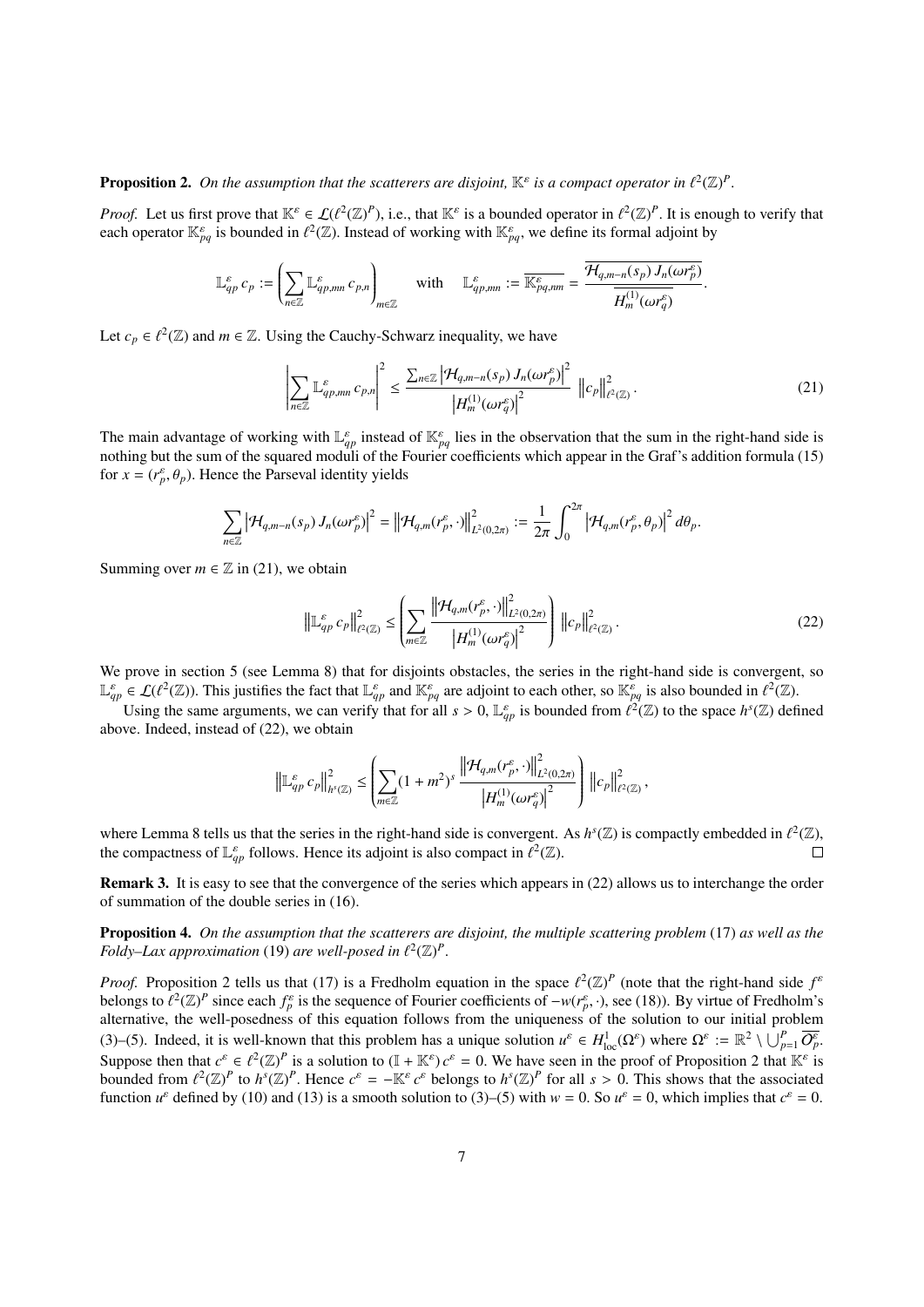For the Foldy–Lax approximation (19), the proof is very different. As mentioned in section 3.2, this equation is<br>equivalent to the finite dimensional system (8). Noticing that  $|H_0^{(1)}(\cdot)|$  is decreasing on (0, + $\infty$ ) (w  $\binom{1}{0}(\cdot)$  is decreasing on  $(0, +\infty)$  (which can be easily deduced from formula (31)), we infer that

$$
\left|\mathbb{M}_{pq}^{\varepsilon}\right| = \left|\sigma_q^{\varepsilon} G(s_p - s_q)\right| = \frac{\left|H_0^{(1)}(\omega|s_p - s_q|)\right|}{\left|H_0^{(1)}(\omega r_q^{\varepsilon})\right|} < 1 \quad \text{for all } p, q \in \{1, \dots, P\} \text{ with } p \neq q.
$$

As a consequence,  $||\mathbb{M}^{\varepsilon}||_{\infty} := \sup_{p,q \in \{1,\dots,P\}} \left|\mathbb{M}^{\varepsilon}_{pq}\right| < 1$ , thus  $\mathbb{I} + \mathbb{M}^{\varepsilon}$  is invertible.

# *4.2. Error analysis*

The proof of Theorem 1 is mainly based on the following error estimates.

Proposition 5. *There exits a constant C* > <sup>0</sup> *such that for* ε *small enough,*

$$
\|\mathbb{K}^{\varepsilon}\|_{\mathcal{L}(\ell^2(\mathbb{Z})^p)} \leq \frac{C}{|\log \varepsilon|},\tag{23}
$$

 $\Box$ 

$$
\left\| \mathbb{K}^{\varepsilon} - \widetilde{\mathbb{K}}^{\varepsilon} \right\|_{\mathcal{L}(\ell^2(\mathbb{Z})^p)} \leq C \varepsilon, \tag{24}
$$

$$
\left\|f^{\varepsilon} - f^{0}\right\|_{\ell^{2}(\mathbb{Z})^{p}} \leq C \varepsilon. \tag{25}
$$

*Proof.* For inequality (23), we follow the same approach as in the proof of Proposition 2. The announced estimate simply results from (22) and Lemma 9.

To prove formula (24), we use similar arguments. First notice that the adjoint of the finite rank operator  $\tilde{\mathbb{K}}_{pq}^{\varepsilon}$  is clearly the operator  $\widetilde{\mathbb{L}}_{q_p}^{\varepsilon}$  of  $\mathcal{L}(\ell^2(\mathbb{Z}))$  defined by

$$
\widetilde{\mathbb{L}}_{qp}^{\varepsilon} c_p := \left( \delta_{m,0} \frac{\overline{\mathcal{H}_{q,0}(s_p)}}{\overline{H_0^{(1)}(\omega r_q^{\varepsilon})}} c_{p,0} \right)_{m \in \mathbb{Z}}
$$

Hence, for  $c_p \in \ell^2(\mathbb{Z})$ , we have

$$
\left\|\left(\mathbb{L}^{\varepsilon}_{qp}-\widetilde{\mathbb{L}}^{\varepsilon}_{qp}\right)c_p\right\|^2_{\ell^2(\mathbb{Z})}=\sum_{|m|>0}\left|\left(\mathbb{L}^{\varepsilon}_{qp}c_p\right)_m\right|^2+\left|\left(\mathbb{L}^{\varepsilon}_{qp}-\widetilde{\mathbb{L}}^{\varepsilon}_{qp}\right)c_p\right)_0\right|^2.
$$

On one hand, following the same lines as in the proof of Proposition 2 and using Lemma 9, we obtain

$$
\sum_{|m|>0}\left|\left(\mathbb{L}_{qp}^\varepsilon\,c_p\right)_m\right|^2\leq \left(\sum_{|m|>0}\frac{\left\|\mathcal{H}_{q,m}(r_p^\varepsilon,\cdot)\right\|^2_{L^2(0,2\pi)} }{\left|H_m^{(1)}(\omega r_q^\varepsilon)\right|^2}\right)\left\|c_p\right\|^2_{\ell^2(\mathbb{Z})}\leq C\,\varepsilon^2\left\|c_p\right\|^2_{\ell^2(\mathbb{Z})},
$$

for  $\varepsilon$  small enough. On the other hand, applying the Cauchy-Schwarz inequality, we get

$$
\left| \left( \left( \mathbb{L}_{qp}^{\varepsilon} - \widetilde{\mathbb{L}}_{qp}^{\varepsilon} \right) c_p \right) \right|^2 \leq \frac{\sum_{|n|>0} \left| \mathcal{H}_{q,-n}(s_p) J_n(\omega r_p^{\varepsilon}) \right|^2 + \left| \left( J_0(\omega r_p^{\varepsilon}) - 1 \right) \mathcal{H}_{q,0}(s_p) \right|^2}{\left| H_0^{(1)}(\omega r_q^{\varepsilon}) \right|^2} \left\| c_p \right\|_{\ell^2(\mathbb{Z})}^2.
$$

Again thanks to the Graf's addition formula (15) and the Parseval identity, we see that the numerator of the fraction in the right-hand side is nothing but  $\left\| \mathcal{H}_{q,0}(r_p^{\varepsilon}, \cdot) - \mathcal{H}_{q,0}(s_p) \right\|$ 2  $L^2$  (0,2*π*). As  $\mathcal{H}_{q,0}(x)$  is a smooth function near  $x = s_p$ , this quantity is  $O(\varepsilon^2)$  for small  $\varepsilon$ . Noticing that  $H_0^{(1)}$  $\int_0^{(1)} (\omega r_q^{\varepsilon}) = O(|\log \varepsilon|)$  (see (28)), we conclude that

$$
\left\|\left(\mathbb{L}_{qp}^{\varepsilon}-\widetilde{\mathbb{L}}_{qp}^{\varepsilon}\right)c_{p}\right_{0}\right\|^{2}\leq C\,\varepsilon^{2}\left\|\log\varepsilon\right\|^{-2}\,\left\|c_{p}\right\|_{\ell^{2}(\mathbb{Z})}^{2}.
$$

which completes the proof of (24).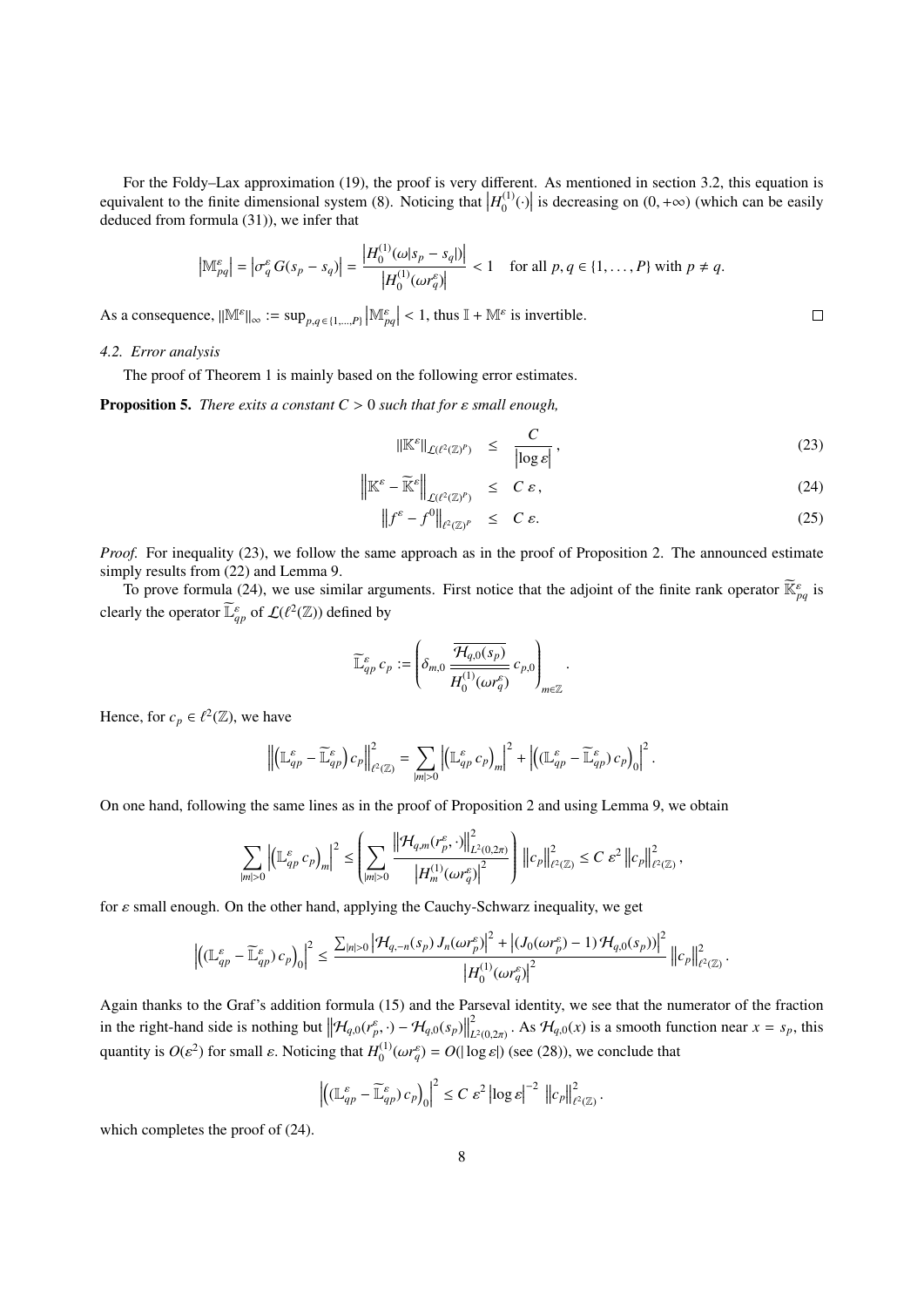It remains to prove (25). From the respective definitions of  $f_p^{\varepsilon}$  and  $f_p^0$ , we have

$$
\left\|f_p^{\varepsilon} - f_p^0\right\|_{\ell^2(\mathbb{Z})}^2 = \sum_{m \in \mathbb{Z}} A_{p,m}^{\varepsilon} \left|d_{p,m}\right|^2 \quad \text{where} \quad A_{p,0}^{\varepsilon} := \left|\frac{J_0(\omega r_p^{\varepsilon}) - 1}{J_0(\omega r_0)}\right|^2 \text{ and } A_{p,m}^{\varepsilon} := \left|\frac{J_m(\omega r_p^{\varepsilon})}{J_m(\omega r_0)}\right|^2 \text{ if } m \neq 0.
$$

Using the asymptotic behaviors of  $J_m$  for small arguments (see (28)) and for large orders (see (29)), we infer that there exists  $C > 0$  independent of *m* such that

$$
A_{p,0}^{\varepsilon} \le C \left(\frac{r_p^{\varepsilon}}{r_0}\right)^4 \quad \text{and} \quad A_{p,m}^{\varepsilon} \le C \left(\frac{r_p^{\varepsilon}}{r_0}\right)^{2m} \text{ if } m \ne 0.
$$

This shows that the dominant coefficient is obtained for  $m = 1$ , so  $\sup_{m \in \mathbb{Z}} A_{p,m}^{\varepsilon} \leq C \varepsilon^2$ . As a consequence,

$$
\left\|f_p^{\varepsilon} - f_p^0\right\|_{\ell^2(\mathbb{Z})}^2 \le C \varepsilon^2 \left\|d_p\right\|_{\ell^2(\mathbb{Z})}^2
$$

,

where  $||d_p||_{\ell^2(\mathbb{Z})}$  is finite since  $d_p$  is the sequence of Fourier coefficients of  $w(r_0, \cdot)$  (see (14)).

Corollary 6. *There exits a constant C* > <sup>0</sup> *such that for* ε *small enough,*

$$
\left\|c^{\varepsilon}-c^{\varepsilon,k}\right\|_{\ell^2(\mathbb{Z})^p}\leq \left\{\begin{array}{ll}\left|\frac{C}{\log\varepsilon}\right|^{k+1} & \text{if }k\in\mathbb{N},\\&\qquad \qquad \text{if }k=\infty,\\ C\,\varepsilon & \text{if }k=\infty.\end{array}\right.
$$

*Proof.* The case  $k = \infty$  is a consequence of Proposition 5 using standard approximation results [13, Theorem 10.1]. The case  $k \in \mathbb{N}$  then follows by noticing that

$$
\left\|c^{\varepsilon}-c^{\varepsilon,k}\right\|_{\ell^2(\mathbb{Z})^p}\leq\|c^{\varepsilon}-c^{\varepsilon,\infty}\|_{\ell^2(\mathbb{Z})^p}+\left\|c^{\varepsilon,\infty}-c^{\varepsilon,k}\right\|_{\ell^2(\mathbb{Z})^p}\quad\text{where}\quad\|c^{\varepsilon}-c^{\varepsilon,\infty}\|_{\ell^2(\mathbb{Z})^p}\leq C\,\varepsilon
$$

and

$$
\left\|c^{\varepsilon,\infty}-c^{\varepsilon,k}\right\|_{\ell^2(\mathbb{Z})^p}=\left\|\sum_{\ell=k+1}^{\infty}(-\widetilde{\mathbb{K}}^{\varepsilon})^{\ell}f^0\right\|_{\ell^2(\mathbb{Z})^p}\leq \sum_{\ell=k+1}^{\infty}\left\|\widetilde{\mathbb{K}}^{\varepsilon}\right\|_{\mathcal{L}(\ell^2(\mathbb{Z})^p)}^{\ell}\left\|f^0\right\|_{\ell^2(\mathbb{Z})^p}\leq C'\left\|\frac{C}{\log \varepsilon}\right\|^{k+1},\,
$$
\n
$$
\Box
$$
\nIt inequality derives from (23) and (24).

where the last inequality derives from (23) and (24).

We are now able to prove Theorem 1. We first deal with the case  $s = 0$ , that is, local  $L^2$  error estimates. Let *K* be proposed subset of  $\mathbb{R}^2 \setminus \{1, \ldots, \ldots, \ldots\}$  and  $k \in \mathbb{N}$  is local. For a given  $n \in \{1, \ldots,$ a compact subset of  $\mathbb{R}^2 \setminus \left( \bigcup_{p=1, P} \{ s_p \} \right)$  and  $k \in \mathbb{N} \cup \{ \infty \}$ . For a given  $p \in \{1, ..., P\}$ , there exists  $\rho_* > 0$  and  $\rho^* > \rho_*$ such that *K* is contained in the domain  $\Xi_p := \{x \in \mathbb{R}^2; \ \rho_* \leq |x - s_p| \leq \rho^*\}$ . Moreover for  $\varepsilon$  small enough, the obstacle  $O_p^{\varepsilon}$  is outside  $\Xi_p$ . Thanks to formulas (13) and (20) (recall that  $c_{p,m}^{\varepsilon,k} = 0$  for all *p* and  $m \neq 0$ ), Parseval identity yields

$$
\frac{1}{2\pi} \int_0^{2\pi} \left| u_p^{\varepsilon}(\rho_p, \theta_p) - u_p^{\varepsilon, k}(\rho_p, \theta_p) \right|^2 d\theta_p = \sum_{m \in \mathbb{Z}} \left| c_{p,m}^{\varepsilon} - c_{p,m}^{\varepsilon, k} \right|^2 \left| \frac{H_m^{(1)}(\omega \rho_p)}{H_m^{(1)}(\omega r_p^{\varepsilon})} \right|^2 \quad \text{for all } \rho_p \in (\rho_*, \rho^*).
$$

Using the same arguments as in the proof of Lemma 9, it is easy to see that there exists some positive constant *C* such that for  $\varepsilon$  small enough, we have

$$
\left|\frac{H_m^{(1)}(\omega \rho_p)}{H_m^{(1)}(\omega r_p^{\varepsilon})}\right|^2 \le C |\log \varepsilon|^{-2} \quad \text{for all } m \in \mathbb{Z} \text{ and } \rho_p \in (\rho_*, \rho^*).
$$

Hence,

$$
\left\|u_p^{\varepsilon}-u_p^{\varepsilon,k}\right\|_{L^2(K)}^2 \leq \int_{\rho_*}^{\rho^*}\int_0^{2\pi}\left|u_p^{\varepsilon}(\rho_p,\theta_p)-u_p^{\varepsilon,k}(\rho_p,\theta_p)\right|^2\rho_p\,d\theta_p d\rho_p \leq C\left|\log\varepsilon\right|^{-2}\left\|c_p^{\varepsilon}-c_p^{\varepsilon,k}\right\|_{\ell^2(\mathbb{Z})}^2,
$$

 $\Box$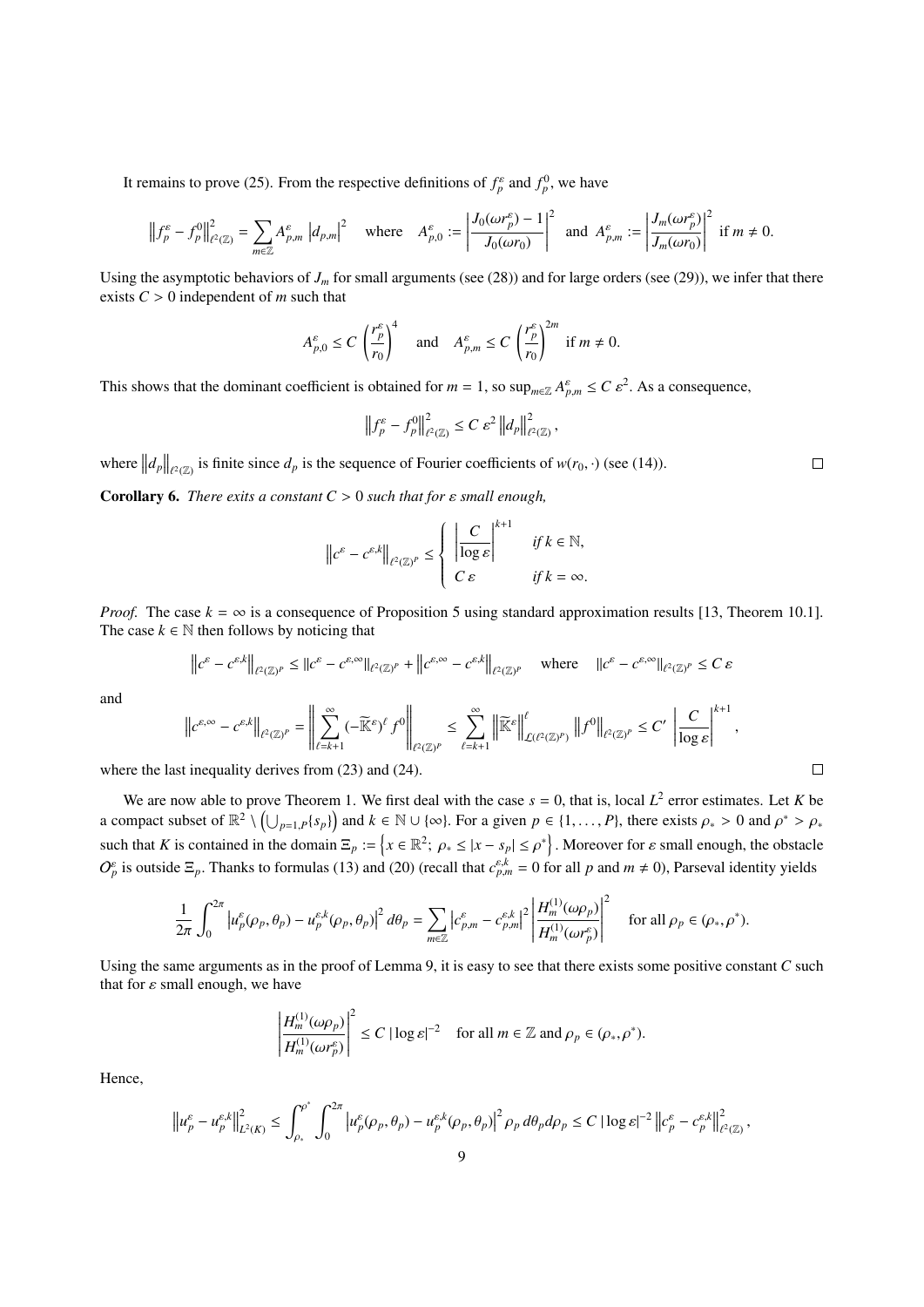which shows finally that

$$
\left\|u^{\varepsilon}-u^{\varepsilon,k}\right\|_{L^{2}(K)} \leq \sum_{p=1}^{P}\left\|u_{p}^{\varepsilon}-u_{p}^{\varepsilon,k}\right\|_{L^{2}(K)} \leq C\left|\log\varepsilon\right|^{-1}\,\,\left\|c^{\varepsilon}-c^{\varepsilon,k}\right\|_{\ell^{2}(\mathbb{Z})^{P}}
$$

The conclusion then follows from Corollary 6.

In order to deal with the case  $s > 0$ , we simply have to use some classical interior regularity results for second order elliptic equations (see, e.g., [8, Theorem 2, p. 314]). Indeed, noticing that

$$
\Delta(u^{\varepsilon} - u^{\varepsilon,k}) + \omega^2 (u^{\varepsilon} - u^{\varepsilon,k}) = 0 \quad \text{in } K,
$$

we infer that for any compact set *K'* contained in the interior of *K*,  $u^{\varepsilon} - u^{\varepsilon,k}$  belongs to  $H^s(K)$  for all  $s > 0$  and there<br>exists  $C > 0$  (depending only of  $s \lt K$  and *K'*) such that: exists  $C_s > 0$  (depending only of *s*, *K* and *K'*) such that:

$$
\left\|u^{\varepsilon}-u^{\varepsilon,k}\right\|_{H^{s}(K')}\leq C_{s}\left\|u^{\varepsilon}-u^{\varepsilon,k}\right\|_{L^{2}(K)}.
$$

This completes the proof of Theorem 1.

# 5. Technical lemnas

We collect in this section different results about Bessel functions which are used in the paper. First recall some well-known properties (see, e.g., [1]):

• Symmetry relations: for all  $n \in \mathbb{N}$ ,

$$
J_{-n}(x) = (-1)^n J_n(x) \text{ for } x \in \mathbb{R} \text{ and } H_{-n}^{(1)}(x) = (-1)^n H_n^{(1)}(x) \text{ for } x \in (0, +\infty).
$$
 (26)

• Recurrence formulas: for all  $n \in \mathbb{Z}$ ,

$$
H_{n+1}^{(1)}(x) = \frac{2n}{x} H_n^{(1)}(x) - H_{n-1}^{(1)}(x) \text{ for } x \in (0, +\infty).
$$
 (27)

• Asymptotic behaviors for small arguments: when  $n \in \mathbb{N}$  is fixed (see (26) if  $n < 0$ ) and  $x \searrow 0$ ,

$$
J_n(x) = \begin{cases} 1 + O(x^2) & \text{if } n = 0, \\ O(x^n) & \text{else,} \end{cases} \quad \text{and} \quad H_n^{(1)}(x) = \begin{cases} \frac{2i}{\pi} \log\left(\frac{x}{2}\right) + O(1) & \text{if } n = 0, \\ \frac{(n-1)!}{i\pi} \left(\frac{x}{2}\right)^{-n} + O(x^{-n+1}) & \text{else.} \end{cases} \tag{28}
$$

• Asymptotic behaviors for large orders: when  $n \to +\infty$  (see (26) for  $n \to -\infty$ ),

$$
J_n(x) = \frac{x^n}{2^n n!} \left( 1 + O\left(\frac{1}{n}\right) \right)
$$
 uniformly on compact subsets of  $[0, +\infty)$ , (29)

$$
H_n^{(1)}(x) = \frac{2^n (n-1)!}{i\pi x^n} \left(1 + O\left(\frac{1}{n}\right)\right) \text{ uniformly on compact subsets of } (0, +\infty). \tag{30}
$$

The following apparently non usual inequality plays an essential role in our estimates.

**Lemma 7.** *For all integer*  $n \geq 2$  *and*  $x \in (0, 1)$ *, we have* 

$$
\left|\frac{1}{H_n^{(1)}(x)}\right| \le \frac{2x^{n-2}}{n!\left|H_2^{(1)}(x)\right|}
$$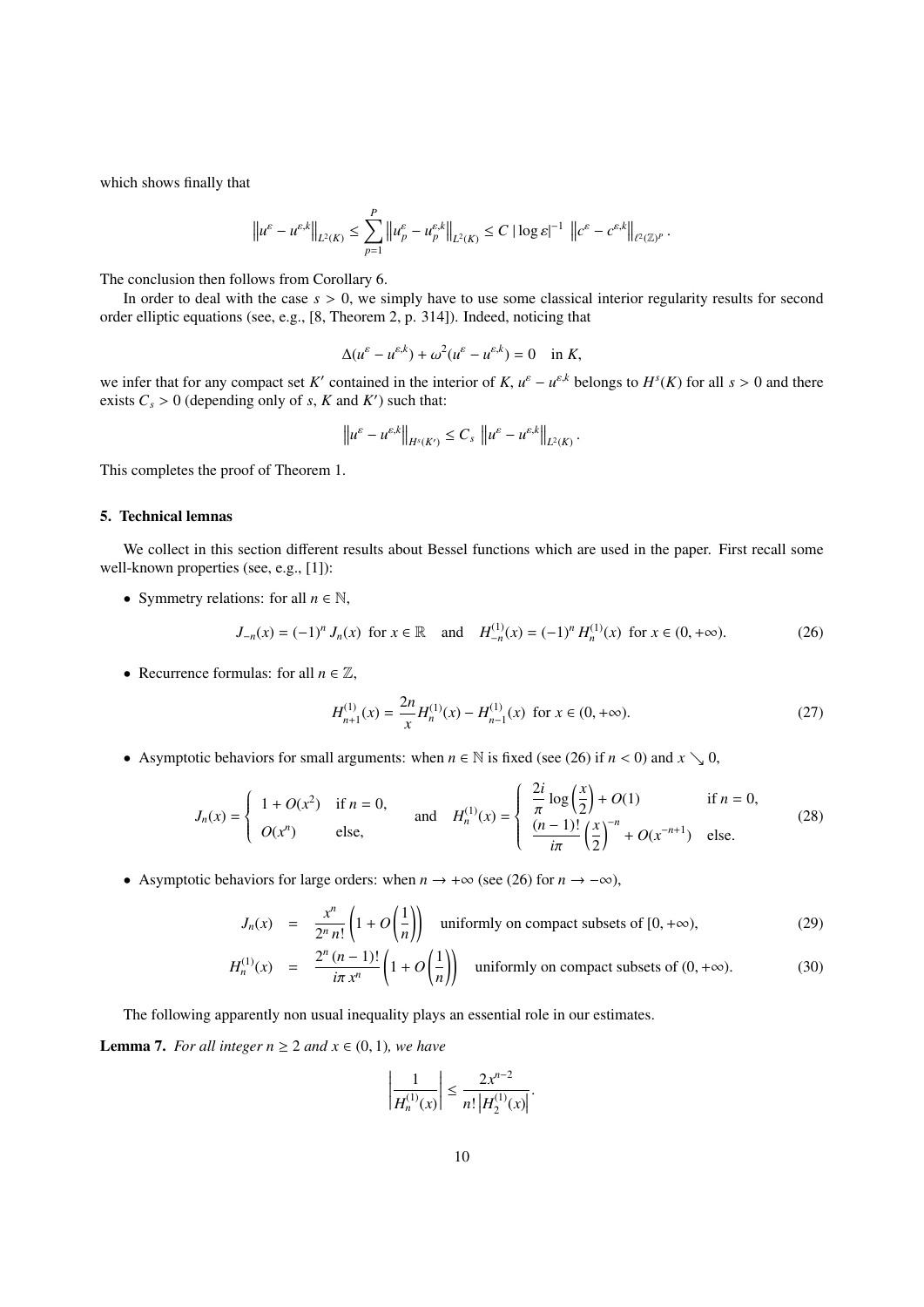*Proof.* First notice that for all  $n \in \mathbb{N}$  and  $x \in (0, +\infty)$ , we have

$$
\left|H_n^{(1)}(x)\right| \le \left|H_{n+1}^{(1)}(x)\right|,
$$

which can be easily derived from the following formula (see [24, p. 444]):

$$
\left|H_n^{(1)}(x)\right|^2 = \frac{8}{\pi^2} \int_0^\infty K_0(2x \sinh t) \cosh(2nt) \, dt \quad \text{where} \quad K_0(x) := \int_0^\infty e^{-x \cosh s} \, ds \tag{31}
$$

is the modified Bessel function of order 0. Hence, from the recurrence relation (27), we deduce

$$
\left|H_n^{(1)}(x)\right| \ge \left|\frac{2n-2}{x}H_{n-1}^{(1)}(x)\right| - \left|H_{n-2}^{(1)}(x)\right| \ge \frac{n}{x} \left|H_{n-1}^{(1)}(x)\right| \quad \text{for } n \ge 3 \text{ and } x \in (0,1).
$$

Applying this inequality recursively, the conclusion follows.

The following lemmas concern the convergence and the order of magnitude of the series involved in (22).

**Lemma 8.** For a fixed  $\varepsilon > 0$ , if the obstacles  $O_p^{\varepsilon}$  and  $O_q^{\varepsilon}$  are disjoint, then for all  $s \ge 0$ ,

$$
\sum_{m\in\mathbb{Z}}(1+m^2)^s\,\frac{\left\|\mathcal{H}_{q,m}(r_p^{\varepsilon},\cdot)\right\|^2_{L^2(0,2\pi)}}{\left|H_m^{(1)}(\omega r_q^{\varepsilon})\right|^2}<\infty.
$$

*Proof.* Thanks to the symmetry relation (26), we can consider the series for  $m \in \mathbb{N}$ . The asymptotic behavior (30) shows that for a fixed  $\varepsilon > 0$ , when  $m \to +\infty$ ,

$$
\frac{1}{\left|H_m^{(1)}(\omega r_q^{\varepsilon})\right|^2} = O\left(\frac{\left\{\omega r_q^{\varepsilon}\right\}^{2m}}{2^{2m}(m-1)!^2}\right),\tag{32}
$$

$$
\left\| \mathcal{H}_{q,m}(r_p^{\varepsilon},\cdot) \right\|_{L^2(0,2\pi)}^2 = \frac{1}{2\pi} \int_0^{2\pi} \left| H_m^{(1)}\left(\omega | x(r_p^{\varepsilon},\theta_p) - s_q| \right) \right|^2 d\theta_p = O\left( \frac{2^{2m} (m-1)!^2}{\left\{ \omega \left( |s_p - s_q| - r_p^{\varepsilon} \right) \right\}^{2m}} \right),
$$
(33)

where the last equality follows from the fact that  $|x(r_p^{\varepsilon}, \theta_p) - s_q| \ge |s_p - s_q| - r_p^{\varepsilon}$  for all  $\theta_p \in (0, 2\pi)$ . As a consequence

$$
(1+m^2)^s \frac{\left\| \mathcal{H}_{q,m}(r_p^{\varepsilon},\cdot) \right\|_{L^2(0,2\pi)}^2}{\left| H_m^{(1)}(\omega r_q^{\varepsilon}) \right|^2} = O\left( m^{2s} \left( \frac{r_q^{\varepsilon}}{|s_p - s_q| - r_p^{\varepsilon}} \right)^{2m} \right) \quad \text{as } m \to +\infty.
$$

Hence the series is convergent since  $r_p^{\varepsilon} + r_q^{\varepsilon} < |s_p - s_q|$  (for the obstacles are disjoint).

**Lemma 9.** *Let*  $N \in \mathbb{N}$  *and*  $p \neq q$ *. For*  $\varepsilon > 0$  *small enough, we have* 

$$
\sum_{|m|\geq N} \frac{\left\|\mathcal{H}_{q,m}(r_p^{\varepsilon},\cdot)\right\|_{L^2(0,2\pi)}^2}{\left|H_m^{(1)}(\omega r_q^{\varepsilon})\right|^2}=\left\{\begin{array}{ll} O\left(|\log \varepsilon|^{-2}\right) & \text{if } N=0, \\ O\left(\varepsilon^{2N}\right) & \text{else.} \end{array}\right.
$$

*Proof.* We proceed as in the proof of Lemma 8. We denote by  $h_m(\varepsilon) = ||\mathcal{H}_{q,m}(r_p^{\varepsilon}, \cdot)||$ 2  $L^2(0,2\pi)$ <sup>'</sup><br>ε since *H*<sup>(1)</sup><sub>*ωr*<sup>ε</sup><sub>*q</sub>*)<sup>*d*</sup></sup></sub></sub>  $2$  the term of order *m* of the above series. On one hand, formula (32) is no more valid for small  $\varepsilon$  since (30) cannot be used for small arguments. We use instead Lemma 7 as well as the asymptotic behavior (28) of  $H_2^{(1)}$  for smal  $2^{(1)}$  for small arguments, which shows that there exists  $C > 0$  and  $\varepsilon_0 > 0$  such that

$$
\frac{1}{\left|H_m^{(1)}(\omega r_q^{\varepsilon})\right|^2} \le C \frac{\left\{\omega r_q^{\varepsilon}\right\}^{2m}}{m!^2} \quad \text{for all } m \ge 2 \text{ and } \varepsilon \le \varepsilon_0.
$$

 $\Box$ 

 $\Box$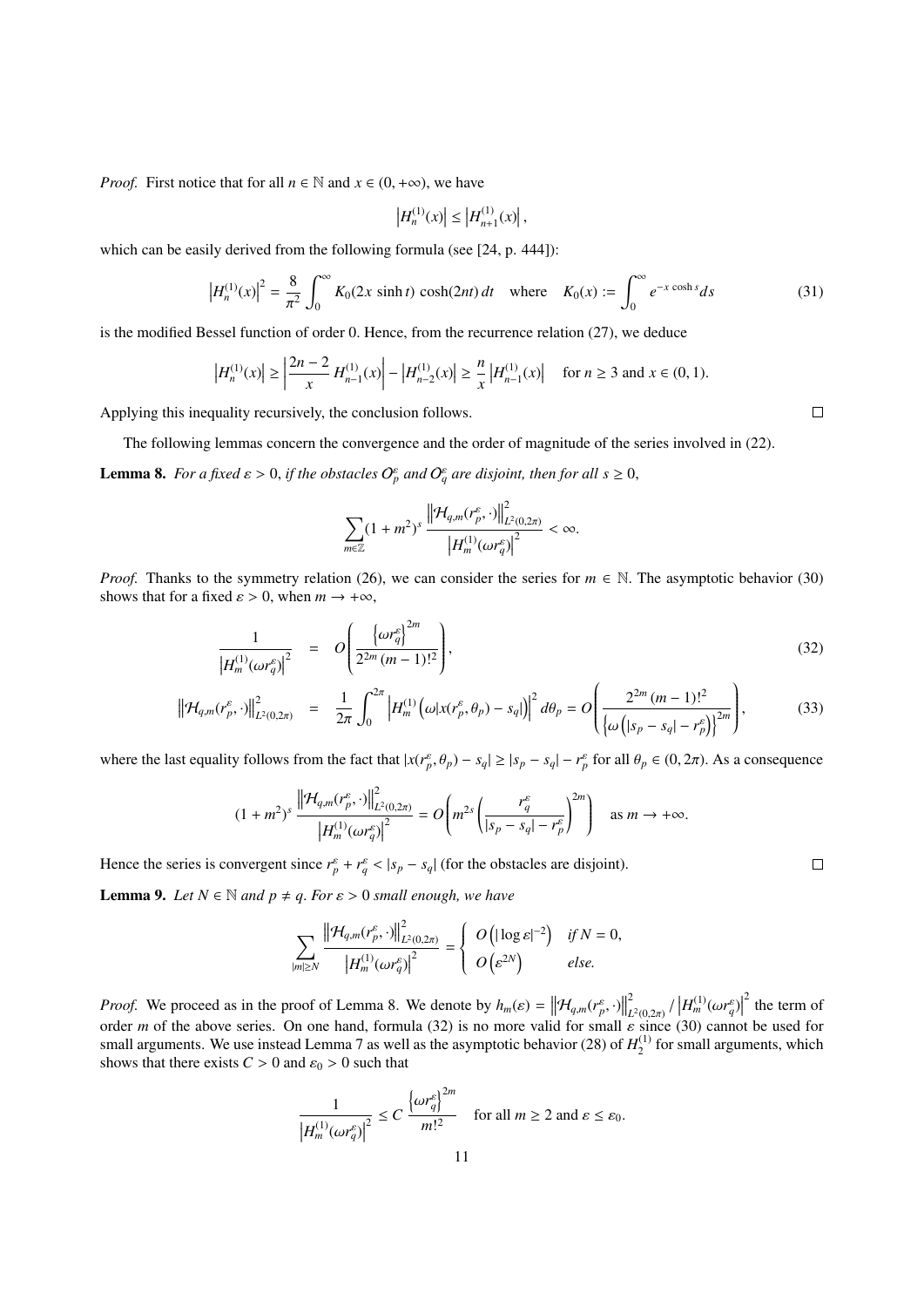On the other hand, formula (33) holds. Noticing that  $|s_p - s_q| - r_p^{\varepsilon} \ge |s_p - s_q|/2$  for small enough  $\varepsilon$ , say  $\varepsilon \le \varepsilon_1$ , we infer that there exists  $C' > 0$  and  $M > 2$  such that infer that there exists  $C' > 0$  and  $M \ge 2$  such that

$$
\left\|\mathcal{H}_{q,m}(r_p^{\varepsilon},\cdot)\right\|_{L^2(0,2\pi)}^2 \leq C' \frac{4^{2m} (m-1)!^2}{\left\{\omega |s_p - s_q|\right\}^{2m}} \quad \text{for all } m \geq M \text{ and } \varepsilon \leq \varepsilon_1.
$$

As a consequence,

$$
h_m(\varepsilon) \le \frac{C''}{m^2} \left( \frac{4r_q^{\varepsilon}}{|s_p - s_q|} \right)^{2m} \quad \text{for all } m \ge M \text{ and small enough } \varepsilon.
$$

This shows that  $\sum_{m=M}^{\infty} h_m(\varepsilon) = O\left(\frac{1}{\varepsilon}\right)$ <sup>2M</sup>). Moreover, from the asymptotic behavior (28) of  $H_n^{(1)}$  for small arguments, we have

$$
h_0(\varepsilon) \le C_0 |\log \varepsilon|^{-2}
$$
 and  $h_m(\varepsilon) \le C_m \varepsilon^{2m}$  for  $0 < m < M$ .

This completes the proof.

# 6. Conclusion

We have proposed in this paper a justification of different levels of asymptotic models available in the physical literature, including the Foldy-Lax model, for the two-dimensional scattering of an acoustic wave by an arbitrary number of sound-soft circular obstacles. In the models considered here, each obstacle has an isotropic behavior in the sense that in the series (13) which describes the wave scattered by one obstacle, we only keep the dominant contribution, associated with  $m = 0$ , which does not depend on  $\theta_p$ . As shown in [23], the method we have presented can be seen as the first order of a more general approach which allows higher order approximations that take into account the angular dependence of the field scattered by each obstacle. Instead of keeping only the radial component  $(m = 0)$  in the series (13), we simply have to truncate this series at  $|m| = \ell$  for some  $\ell \ge 1$  : the new unknowns are the Fourier coefficients  $c_{p,m}^{\varepsilon}$  for  $p = 1, \ldots, P$  and  $m = -\ell, \ldots, +\ell$ . Instead of (19), we are then led to an approximation of order  $c_{p,m}^{\ell+1}$  of (17) which approximate to a linear system of size  $P(2\ell + 1)$ . Using order  $\varepsilon^{l+1}$  of (17) which amounts to a linear system of size  $P(2\ell + 1)$ . Using the same arguments as in section 4, we will obtain an error estimate similar to that of Theorem 1 (for  $k = \infty$ ) where  $\varepsilon / |\log \varepsilon|$  will will obtain an error estimate similar to that of Theorem 1 (for  $k = \infty$ ) where  $\varepsilon / |\log \varepsilon|$  will be replaced by  $\varepsilon^{l+1} / |\log \varepsilon|$ .<br>Such an improved Foldy-Lax model may become useful when the scatterer density is high. M Such an improved Foldy-Lax model may become useful when the scatterer density is high. Moreover, a numerical comparison between the original Foldy-Lax model and a high order approximation could help us to quantify the value of  $C_{K,s}$  in Theorem 1.

What about the possible generalizations of our study? First notice that our approach should also apply for other boundary conditions on circular scatterers (Neumann or Robin) as well as for penetrable obstacles, since the scattered wave can still be represented by means of Fourier series. However, for such boundary conditions, the asymptotic behavior of each scatterer is no more isotropic: higher order terms in the multipole expansion of the scattered field must be kept. Hence the implementation of a Foldy–Lax model in such situations is similar to the higher order approximations mentioned above. In the three-dimensional case for spherical obstacles, the same ideas apply using spherical harmonics expansions instead of Fourier series. The main difference lies in the fact that the asymptotic expansions will only involve powers of  $\varepsilon$  whereas the expansions considered in the present paper also involve powers of  $|\log \varepsilon|$ . Let us finally mention that if we consider non-circular or non-spherical scatterers, the results we have obtained are likely to hold, but the method we have used does no longer apply, for the scattered wave can no longer be represented by Fourier series. Other techniques such as matched asymptotic expansions or multiple scale methods [19–21] should be used.

# References

- [1] M. Abramowitz, I. A. Stegun, Handbook of Mathematical Functions, Dover Publications, New-York, 1972.
- [2] H. Ammari, H. Kang, Boundary layer techniques for solving the Helmholtz equation in the presence of small inhomogeneities, J. Math. Anal. Appl. 296 (2004) 190–208.
- [3] X. Antoine, C. Chniti, K. Ramdani, On the numerical approximation of high-frequency acoustic multiple scattering problems by circular cylinders, J. Comput. Phys. 227 (2008) 1754–1771.
- [4] I.I. Argatov, F.J. Sabina, Acoustic scattering by a cluster of small sound-soft obstacles, Wave Motion 47 (2010) 537–551.

 $\Box$